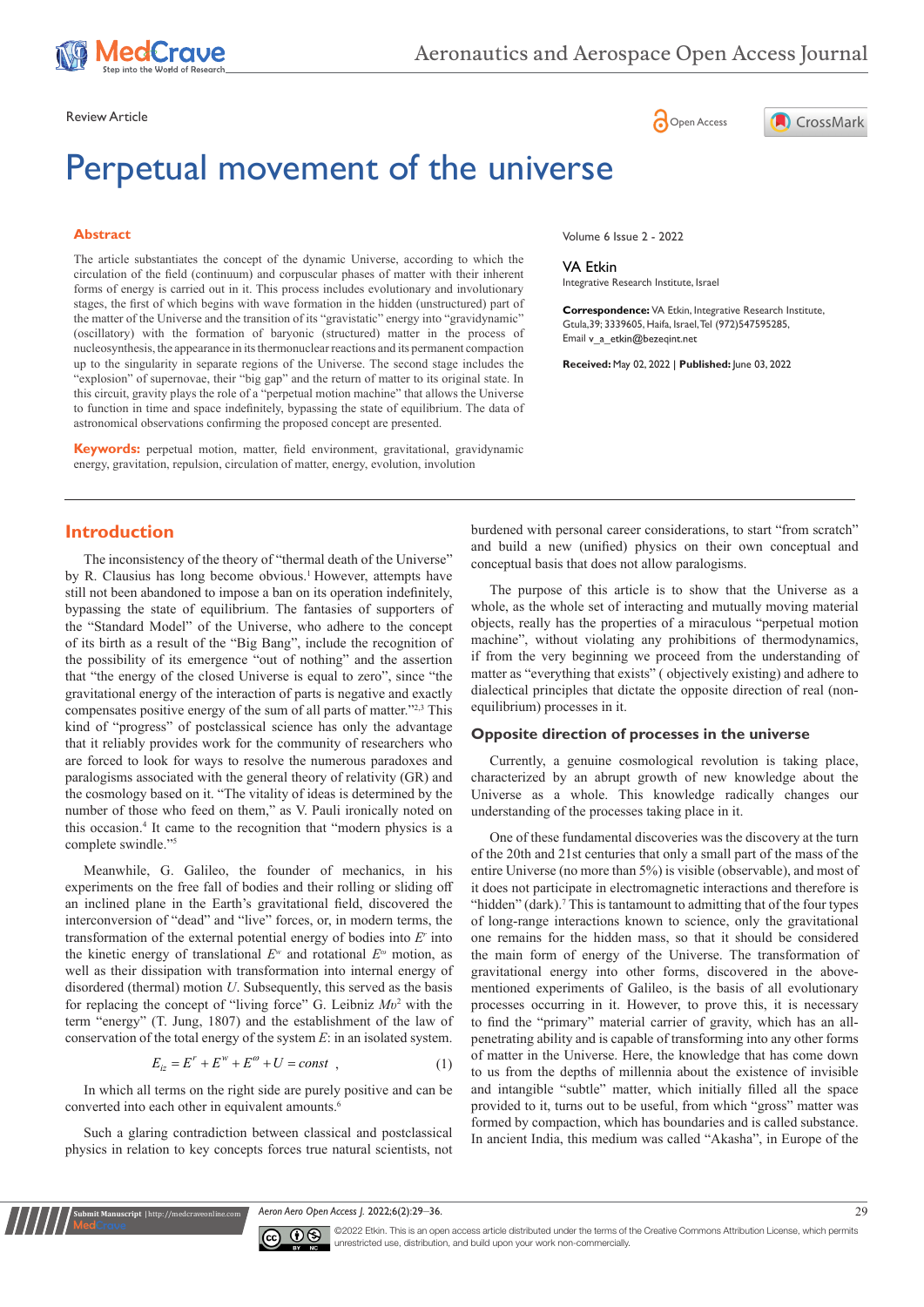Middle Ages - ether, and in post-classical physics - "hidden mass", "physical ("cosmic") vacuum", "dark matter", "dark energy", etc. We will refer to it as "field environment" to avoid identifying it with any of their models, or more briefly "prematter" to emphasize its existence before all known forms of matter emerged from it. Its main feature of this environment is the absence of boundaries, i.e., the ability to occupy the entire space without any voids. This property means that it is present everywhere from the very beginning, thus becoming an indispensable component of any material system. This medium is incompressible, since, due to its all-permeability, a decrease in the volume  $V<sub>o</sub>$  occupied by it does not lead to an increase in its density  $\rho_o = dM_o/dV_o$  due to a proportional change in its mass  $M_o$ . However, this does not exclude the possibility of its compaction by the flow of mass  $dM$ <sub>o</sub> from one region of space to another, which is confirmed by the formation of small and large celestial bodies from it.

According to modern data, the density of the field medium  $\rho_o$  is  $\sim$ 10<sup>-27</sup> g cm<sup>-3</sup>, which is tens of orders of magnitude less than the density of white dwarf stars. This indicates the inhomogeneity of the matter of the Universe, which is incompatible with the prevailing ideas about the homogeneity and isotropy of the space filled with matter as a basis for proving the laws of conservation of energy and momentum in it.<sup>8</sup> Moreover, it can be proved that no processes at all are possible in a homogeneous medium.

Indeed, any extensive parameter of the *k*-th substance of the system, including its external  $E_k$  or internal energy  $U_k$  and the quantitative measure of their material carrier  $\Theta_k$  (mass  $M_k$ , number of moles  $N_k$ , entropy  $S_k$ , electric charge  $\Theta_k$ , impulse  $P_k$ , its momentum  $L_k$ , etc.) etc.) Can be represented by an integral of its local density  $\rho_k = d\Theta_k/dV$  and mean density  $\overline{\rho}_k = \Theta_k/V$  by an expression like  $\Theta k = \int \rho_k dV = \int \overline{\rho}_k dV$ . It immediately follows from this that

$$
\int \left[ \left( d\left(\rho_k - \overline{\rho}_k\right) / dt \right] dV = 0 \right] \tag{2}
$$

It is easy to see that under the conditions of any process  $d(\rho_k - \overline{\rho}_k)/dt \neq 0$ , expression (2) vanishes only if the sign of  $d(\rho_k - \overline{\rho}_k) / dt$  is opposite at least in a number of elements of its volume *dV*, i.e. when the processes in the system proceed in the opposite direction. This provision, which we called the "principle of opposite directions of processes", can serve as a mathematical expression of the dialectical law of unity and struggle of opposites.<sup>9</sup> According to him, real processes occur only in inhomogeneous (internally non-equilibrium) systems. This excludes the simultaneous emergence of the entire Universe from some single "singularity", which is embedded in its standard cosmological model.<sup>10</sup>

The impossibility of the occurrence of processes in a homogeneous system also follows from the "zero law of classical thermodynamics" ("the principle of self-inviolability of equilibrium", according to which a system that has reached a state of internal equilibrium (homogeneity) cannot be removed from this state without outside influence.<sup>11</sup> This forces us to consider The Universe as an inhomogeneous (internally non-equilibrium) system in which the processes of evolution and involution (degradation) occur simultaneously.12

## **Wave formation in the field medium and its energy**

An immediate consequence of the inhomogeneity of the Universe is the inevitability of oscillations at least in some part of the field medium. Indeed, in an inhomogeneous system, the density ρ*<sup>о</sup>* becomes a function of spatial coordinates (radius vector *r*) and time *t*, i.e.,  $\rho_o = \rho_o(r,t)$  so that it's total time derivative  $d\rho_o/dt$  includes the local  $(\partial \rho_o / \partial t)_r$  and convective  $(\partial \rho_a / \partial r) (dr / dt) = (v_o \cdot \nabla) \rho_o$ 

component. This allows us to give this derivative in this incompressible medium  $\left( d\rho_{0} / dt = 0 \right)$  the form of a "kinematic" wave equation:<sup>13</sup>

$$
v_i^{-1}(\partial \rho_i / \partial t) + (\partial \rho_i / \partial r) = 0 \qquad (3)
$$

This equation describes a wave propagating from a source, which is illustrated in Figure 1. According to it, a traveling wave is accompanied by the transfer of a certain amount M of the hidden mass from a position with a radius vector *r'* to a position *r"*. The average speed  $\overline{v}$  of this transfer is determined by the displacement ratio  $r''$ -  $r'$  of the center of its mass M to the period  $v<sup>-1</sup>$  of the wave with frequency ν, and its modulus υ is equal to the propagation velocity of disturbances in the given medium. For empty space, it is obviously equal to the speed of light in vacuum *c*, so that the "living force" of G. Leibniz *Mυ*<sup>2</sup> , which in this case is the energy of vibrations of the hidden mass  $E_o$ , is equal to:



**Figure 1** Wave formation.

It was to this result that H. Schramm (1871) arrived before A. Einstein; N. Umov (1873); J. Thomson (1881); O. Heaviside (1890), A. Poincare (1898); Hasenorl (1904), estimating the energy of the ether.14

A. Einstein in 1905 came to the same conclusion, taking as a basis the relativistic expression for the mass *Мrel* and limiting himself to the first two terms of its expansion into the binomial series.<sup>15</sup> At the same time, he extended the expression (4) to all types of matter and interpreted it as "the principle of equivalence of the mass  $M_0$  and energy  $E_0$  of rest during their mutual transformations." However, such an interpretation goes beyond (4), since the concept of "transformation" means a decrease in one thing and an increase in another. Expression (4) cannot be interpreted as an interchangeability of energy  $E_0$  and mass  $M_0$ , since mass is only one of the arguments of energy as a function of the state of the system. Moreover, since the propagation velocity of perturbations in the  $k$ -th substance  $v_k$  is less than the speed of light in the "emptiness" c by the refractive index  $n_k$ , the "live force" in them is  $E_k = M_k v_k^2 = M_k c^2 / n_k^2$  and even at  $n_k = \text{const}$ it is only proportional to mass  $M_k$ . Therefore, it is advisable to call relation (4) more modestly "the principle of proportionality of mass and energy."16

Since there are still no other fields inherent in matter (including electromagnetic ones) in the hidden mass, the waves described by equation (3) are gravitational. They also exist in any *k*-th substance, the energy of which is the gravitational potential  $\psi_k = \partial E_k / \partial M_k = v_k^2$  $= c^2/n_k^2$  and depends on its nature (including its local density  $\rho_k$  and refractive index  $n_k$ ). In other words,  $\psi_k = \psi_k(r)$ , i.e., the field of the gravitational potential is also inhomogeneous.<sup>16</sup>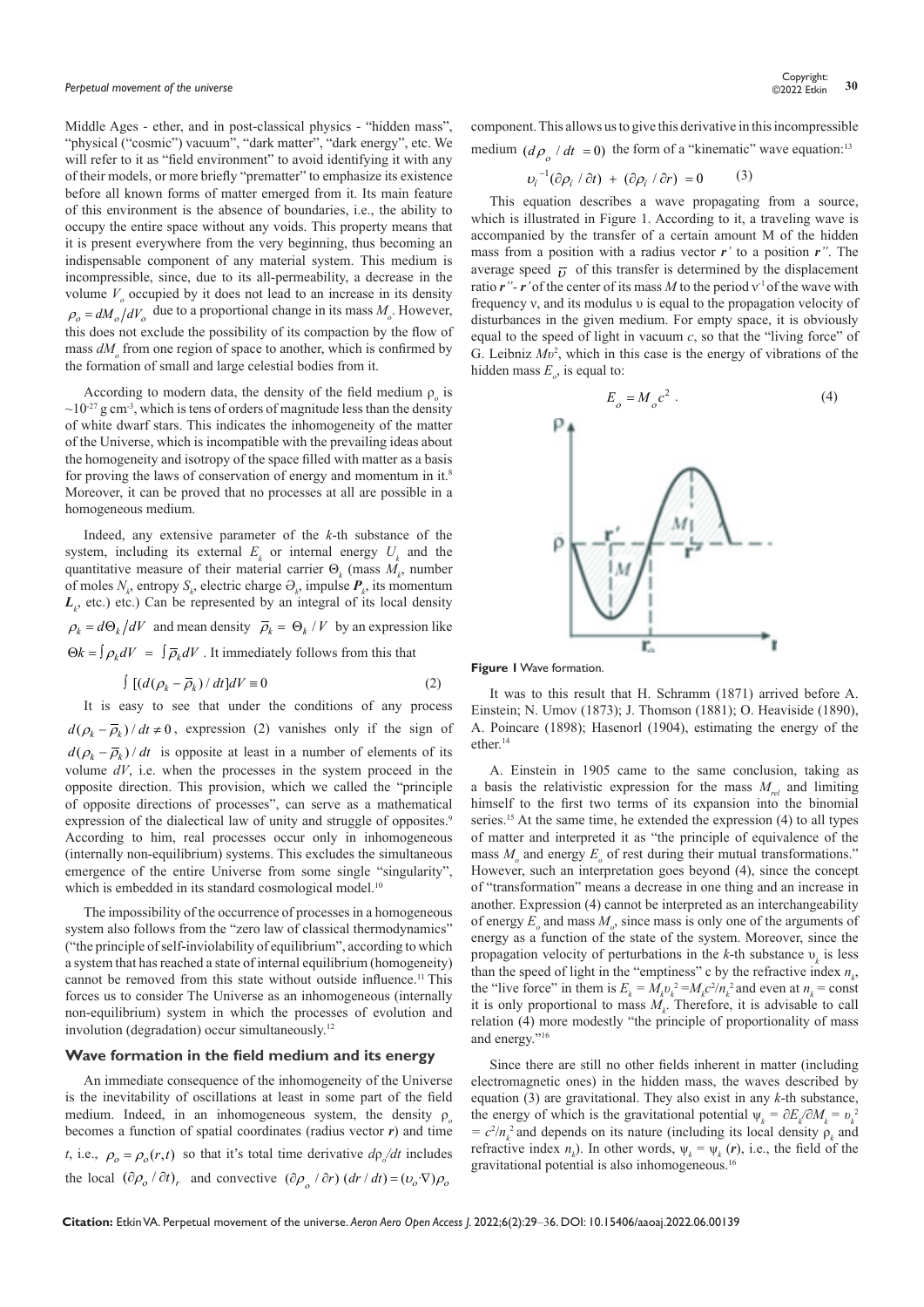One of the important consequences of this heterogeneity is the possibility of transformation of the "hidden" mass into the "ordinary" (baryonic) mass in miraculous energy converters created by nature itself. The inhomogeneous environment is not subject to the ban on the creation of a "perpetual" motion machine imposed by the 2nd law of thermodynamics.11 On the contrary, the lowering of the potential of the converted form of energy in this process from  $\psi_g = c^2$  to  $\psi_k = c^2$  $n_k^2$  points to the spontaneous character of this process. This justifies the introduction of the concept of its relative efficiency  $\eta_k$  as the ratio of the specific energy of the *k*-th substance  $\varepsilon_k = c^2/n_k^2$ , obtained in this process, to the specific energy of the source  $\varepsilon_o = c^2$ :

$$
\eta_k = \varepsilon_k / \varepsilon_o = 1/n_k^2. \tag{5}
$$

This efficiency is always less than unity due to the presence of energy losses  $\varepsilon$ <sub>o</sub> -  $\varepsilon$ <sub>k</sub>, due to the accompanying  $\alpha$ ,  $\beta$  and  $\gamma$  radiation, which brings together the principles of operation of "man-made" and "non-man-made" energy converters.

Another consequence of principle (4) is the prediction of the achievability in field media of extremely high propagation velocities of perturbations. Indeed, if expression (4) is written in terms of the energy density of the hidden mass

$$
\varepsilon_g = dE_o / dV = \rho_o c^2 , \qquad (6)
$$

Then the speed of light can be found from the expression:

$$
c^2 = d\varepsilon_g / d\rho_o = (d\varepsilon_g / dt) / ((d\rho_o / dt) . \tag{7}
$$

Since in field media  $d\rho/dt \rightarrow 0$  due to their incompressibility, the speed of light in them is higher than in compressible ones. However, this does not mean that its value  $c \approx 3.10<sup>8</sup>$  M c<sup>-1</sup>, found in the regions of the Universe accessible to observation, does not depend on its density. On the contrary, as follows from Fig. 1, it is equal to the average velocity of density oscillations in the wave υ and therefore is not limiting. This excludes the possibility of postulating its immutability in the Universe as a whole.

Another equally important consequence of (4) is the inadmissibility of assigning a negative sign to the potential energy. Indeed, if we take into account the vector nature of the velocity  $v = dr/dt$ , then from (4) at *M =* const, taking into account the Newtonian definition of the force  $d\mathbf{P} / dt = \mathbf{F}$ , we have:

$$
dMv^{2} = 2dP = d(M^{2}/2) + F \cdot dr = dE^{v} + dE^{r} \tag{8}
$$

Where  $E^{\nu} = M \overline{v}^2 / 2$ ,  $E^{\text{r}} = \int F_o \, \text{dr}_o$  are the kinetic and potential components of the energy ("live force") of an isolated system, for which  $E = U = Mv^2$ . The purely positive sign of the components of internal energy U forces us to reconsider the conditions for calibrating Newton's law  $F_g = GmM/R^2$ , which expresses the modulus of the gravitational force  $F<sub>g</sub>$  through the masses of the "trial" m and "fieldforming" *M* bodies, and the distance R between their centers. In view of the divergence of this law at  $R = 0$ , the distance  $R = \infty$  is taken as the zero of the reference of gravitational forces, which leads to negative values of the gravitational energy. Meanwhile, in real conditions, when the "field-forming" and "test" bodies have finite dimensions, the work done by the gravitational field when they approach each other is performed only when they approach to a distance  $R = R_0$  equal to the sum of their radii. This configuration of contiguous bodies should be taken as the origin of the gravitational potential  $\psi_{g}$ , since further convergence of solid bodies with the performance of work is impossible. With this calibration, the gravitational energy of the considered pair of bodies *M* and m is determined by the expression:

$$
E_{g} = GmM (1/R_{o} - 1/R), \tag{9}
$$

in which the starting point for the energy  $E_g$  is the state  $R = R_g$ with the minimum gravitational energy  $E<sub>g</sub> = 0$ . In this case, there is no divergence of either the forces  $F$ , or the energy  $E_g$ , or the potential  $\psi_g = E_g / m$ , or the acceleration *g* as  $R \to R_o$ <sup>14</sup> From the standpoint of energy dynamics, such a calibration is the only acceptable one, since for the Universe as an isolated system, the total energy *E* is equal to the "live force" *Mυ*<sup>2</sup> , which, in principle, cannot be a negative value.

Another fundamental provision concerns the nature of the "living force" of the field environment  $E_o = M_o v^2$ . Since the only form of energy possessed by this medium is gravitational, the energy of its vibrations  $M_c c^2$  is inherently *gravidynamic*. According to (8), when the oscillatory motion is attenuated, this energy is completely converted into potential *Er* , which is gravitational in nature. If for the gravidynamic energy its material carrier (briefly, the energy carrier) is known (for the disordered and ordered form of motion, it is the amount of movement  $P_o = M_o v$  and impulse  $P_o = M_o v$ ), then for the gravipotential energy it is unknown. This poses the problem of finding an energy carrier for potential forms of energy, without which the description of the state of the Universe and the processes occurring in it will be incomplete.

#### **Energodynamic equation of the universe**

Consider the field of any *i*-th form of energy, due to the uneven distribution in space of the energy carrier corresponding to it  $\rho_i(r, t)$ *d*Θ*<sup>i</sup>* /∂*V* as a function of the radius vector of the field point *r* and time *t* (Figure 2). It follows from it that when the distribution  $\Theta_i$  deviates from uniform density  $\rho_i$ , some of its quantity  $\Theta_i^*$  is transferred from one part of the system to another in the direction indicated by the dotted arrow. Such a "redistribution" of the extensive value  $\Theta_i$  causes

a shift of its center from the initial position  $R_{i\sigma} = \Theta_i^{-1} \int r dV$ , to the current  $R_i = \Theta_i^{-1} \int \rho_i r dV$ , which leads to the emergence of a certain "distribution moment"  $Z_i = \Theta_i \Delta R_i$  with its shoulder

$$
\Delta R_i = R_i - R_{io} = \int (\rho_i - \overline{\rho}_i) r dV \tag{11}
$$



**Figure 2** To the formation of a vector polarization.

The meaning of the moment  $Z_i$  will become clearer if we pay attention to its similarity with the electric or magnetic polarization vectors. It is also easy to see that the derivatives with respect to time t of these moments  $Z_i$  determine the so-called energy carrier flows  $J_i$  in the theory of stationary irreversible processes (TIP):<sup>17</sup>

$$
J_i = d\mathbf{Z}_i / dt = \Theta_i d\mathbf{R}_i / dt = I_{Vi}
$$
 (12)

In the case when the mass of the *k*-th substance  $M_k$  is the energy carrier, these flows have the meaning of their impulse  $P_k = M_k v_k$ . The scalar analogue of this impulse  $P_k = M_k v_k$  is known as amount of movement. For the thermal form of energy, it is advisable to call it

**Citation:** Etkin VA. Perpetual movement of the universe. *Aeron Aero Open Access J.* 2022;6(2):29‒36. DOI: [10.15406/aaoaj.2022.06.00139](https://doi.org/10.15406/aaoaj.2022.06.00139)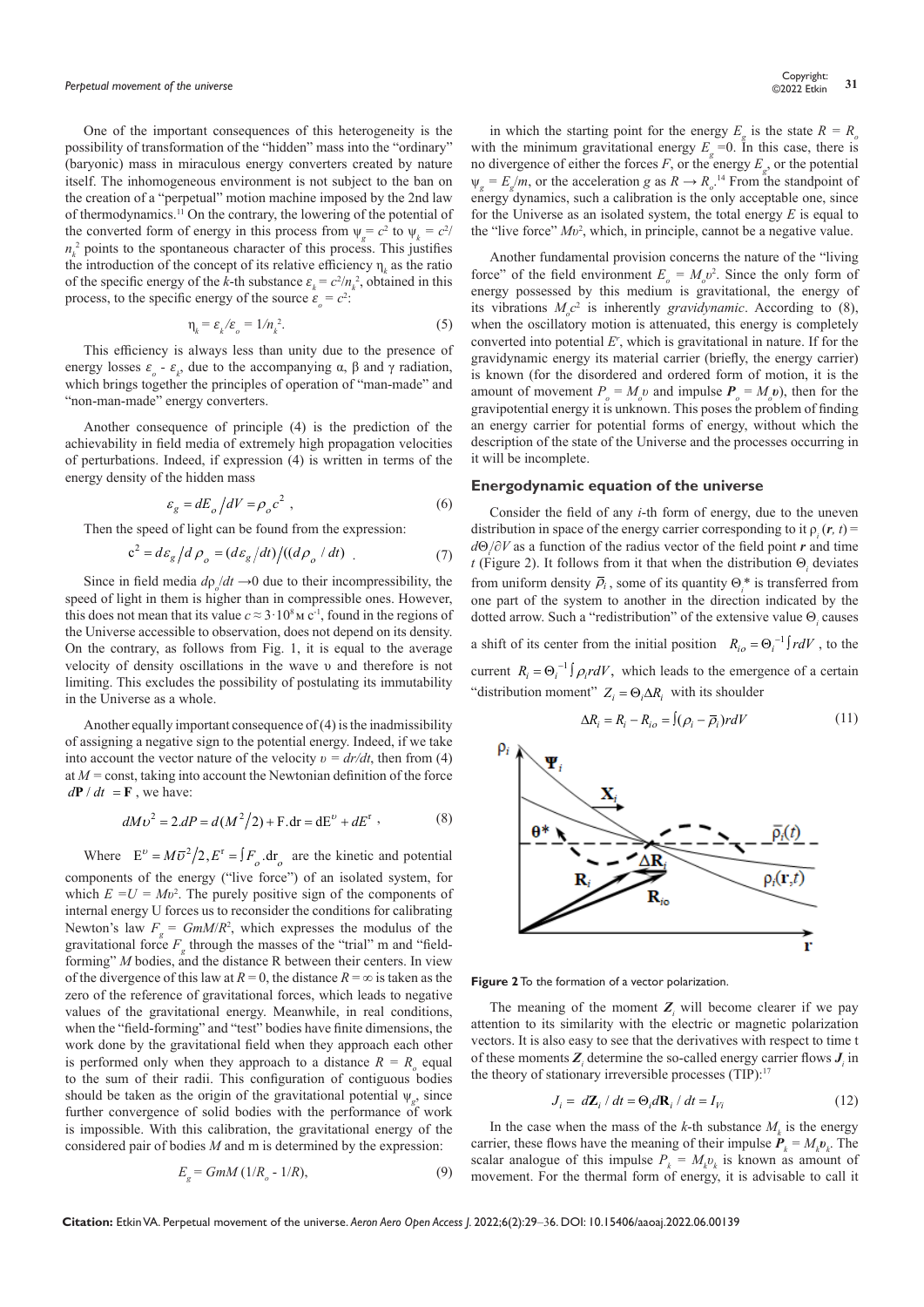a *thermoimpulse*, since it is an ordinary mechanical impulse that has lost its vector nature due to the chaotic nature of this movement. This corresponds to the representation of the internal thermal energy  $U_{\alpha}$  as a "living force" *Мυ*<sup>2</sup> of disordered oscillatory motion, expressed as the product of the thermo- impulse  $\Theta_q = P_q = Mv$  and its average velocity *υ*. Thus, the arguments of the *i*-th form of the "partial" energy  $E_i$  (*i* =1, 2...*I*) are not only the quantities of motion of this kind  $\Theta_i = P_i$ , but also their "displacement vectors" from the equilibrium position ∆*R<sup>i</sup>* . If we take  $\mathbf{R}_{i0} = 0$  as the reference point, then the "partial" energy  $E_i = E_i(\Theta_i)$ ,  $\mathbf{R}_i$ ) will become a function of the variables  $\Theta_i$  and  $\mathbf{R}_i$ , and the energy of the system as a whole  $E = \sum_i E_i (\Theta_i, \mathbf{R}_i)$  will become a function of two groups of variables  $\Theta$ <sub>*i*</sub> and *R*<sub>*i*</sub>. In this case, its total differential can be represented as an identity:<sup>8</sup>

$$
dE \equiv \sum_{i} \psi_{i} d\Theta_{i} + \sum_{i} F_{i} dR_{i} , \qquad (13)
$$

where  $\Psi_i \equiv (\partial E_i/\partial \Theta_i)$  are the averaged values of the potential of the i-th form of energy  $\psi_i$  (its absolute temperature *T* and pressure *р*, chemical μ, electric φ, gravitational ψ*<sup>g</sup>* and other potentials);  $F_i$  =  $(\partial E_i/\partial R_i)$  – forces in their general physical understanding.

From here it directly follows that any (including gravitational) forces  $F_i$  are determined by the gradients of the corresponding form of energy  $E_i$ , and any force fields are generated by the uneven distribution of its energy carrier Θ*i* in space. This puts an end to the notion of "fields" as material entities and appear as areas of space in which any  $F_i$  forces are found.

To reveal the connection of this work with the processes of interconversion of energy  $(E^v, E^w, E^{\omega}$  and  $E^r$ ) into each other, we multiply and divide this expression by Θ*<sup>i</sup>* :

$$
dW_i = (F_i \wedge \Theta_i) \cdot (\Theta_i d\mathbf{r}_i) = \mathbf{X}_i \cdot d\mathbf{Z}_i,
$$
\n(14)

where  $X_i = F/\Theta_i$  is the so-called thermodynamic force, which has the meaning of the specific value of the force  $\mathbf{F}_i$ ;  $d\mathbf{Z}_i = \Theta_i d\mathbf{R}_i$  is the change in the "moment of distribution" of the energy carrier Θ*<sup>i</sup>* when the system deviates from internal equilibrium, which has the meaning of the polarization vector of the *i-*th degree of freedom of the system.

It also follows from (14) that the process of system polarization is associated with its deviation from the equilibrium state and the emergence of internal processes of energy conversion from any of its *i*-th form (for example, gravitational) to *j*-th (for example, kinetic), power which is equal to  $dW_i / dt = \mathbf{F}_i d\mathbf{R}_i / dt = \mathbf{F}_i v_i = \mathbf{X}_i \mathbf{J}_i$ . Velocity  $v_i$  can be decomposed into independent translational  $w_i$  and rotational  $\omega i \times Ri$  (with angular velocity  $\omega$  and instantaneous radius  $\mathcal{R}i$ ). Then the power of non-static processes in the system under consideration is expressed by the equation

$$
dU / dt = \sum_{i} \Psi_{i} d\Theta_{i} / dt + \sum_{i} F_{i} w_{i} + \sum_{i} \mathcal{M}_{i} \dot{\mathbf{u}}_{i}, (W)
$$
 (15)

where  $\mathcal{M}i = \mathbf{F}i \times \mathcal{R}i$  is the torque of forces  $\mathbf{F}_i$ .

A change in the momentum, expressed by the value  $\Theta_i$ , is possible as a consequence of their consumption  $J_i = -\nabla \cdot \mathbf{j}_i dV$  through the boundaries of the system, and due to the presence of internal sources of this quantity  $J\sigma_i dV$  with a density  $\sigma_i = d\Theta_i/dV$ .

For isolated systems such as the Universe as a whole, it is necessary to switch to the integral form of the law of conservation of energy (15) due to the opposite direction of processes in its individual regions, components or their phases. To do this, we use the concept of density  $j_i = \rho_i w_i$  of the flow  $J_i = j_i dV$  of the energy carrier  $\Theta_i$  and take into account that in an isolated system the change in  $\Theta_i$  is due solely to the presence of their sources.  $\int \sigma_i dV$  with density  $\sigma_i$ . Then the law of conservation of energy of the Universe will take the form:

$$
\sum_{i} \int \psi_{i} \sigma_{i} dV + \sum_{i} \int x_{i} \cdot j_{i} dV + \int \mu_{i} \omega_{i} dV = 0 \tag{16}
$$

Here  $x_i = \nabla \psi_i$ ,  $\mu_i$ ,  $\omega_i$  are local values of thermodynamic forces  $X_i$ , moments *Mi* and angular velocities.

If we take into account that in the general case the *i*-th form of energy (*i* =1,2,…*I*) is available for all *k*-th components of the system  $(k=1,2,...K)$  in any of its *j*-th state of aggregation  $(j=1,2,...J)$ , then the total number of degrees of freedom of the Universe described by equation (16) becomes finite and equals *I=* 3KL. The main advantage of this "universe equation" over the Einstein-Hilbert-Friedman model [10] is that it does not contain any concepts that are not known to classical physics, does not require any hypotheses and postulates, does not contradict the law of conservation of energy and does not impose on the Universe the simultaneous occurrence of the same processes in all its areas ("multiverses"). On the contrary, it follows from it that under normal conditions, when the sources and sinks of various forms of energy of the Universe mutually compensate each other, i.e., when  $\Sigma_i \Psi_i \sigma_i dV = 0$ , then processes like evolutions simultaneously occur in it  $(X_i \cdot \mathbf{J}_i > 0)$  and involution (degradation)  $X_j \cdot \mathbf{J}_j < 0$ ,<sup>18</sup> since

$$
\sum_{i} \int x_{i} j_{i} dV = \sum X_{i} J_{i} = 0 \tag{17}
$$

This does not leave room for the concept of the birth of the Universe through its "Big Bang".

# **Gravity as the "fuel of the universe"**

Let us now show that gravity is not "an innate property of matter, as it seemed to Newton, but is due to the uneven distribution of matter in space, including the latent mass. For this, we apply the operator ∇ to both parts of equality (6) and take into account that  $\nabla \varepsilon$ <sub>g</sub> =  $\rho g$ . Then we will directly come to the short-range (field) form of the law of gravity, which expresses the dependence of the free acceleration g on the relative gradient  $\nabla \rho / \rho$  at a given point of the gravitational field:<sup>19</sup>

$$
g(r) = \psi_g(r)\nabla \rho / \rho . \qquad (18)
$$

According to this expression, the direction of action of the gravitational forces  $F<sub>g</sub>$  at a given point in space, as well as the strength of the gravitational field  $H<sub>g</sub> = \rho g$ , i.e., coincides in direction with the density gradient of the hidden mass  $\nabla \rho$  in it. This means that in the area where  $\rho_k > \overline{\rho}_k$ , there are "pushing" forces to the area of increased density, tending to increase the resulting field inhomogeneity, and where  $\rho_k < \overline{\rho}_k$ , on the contrary, to reduce it. In other words, gravitational forces are both attractive and repulsive, depending on the distribution of mass and the position of the observer. In this respect, law (18) is not a generalization of Newton's law but is something fundamentally new. According to him, gravity is not an innate, but an emergent property acquired by matter due to its nonuniform distribution in space.

Another most important consequence of the law (16) is the existence of "super gravity", which is not inferior to "strong interaction. This makes it superfluous to postulate the existence of a special class of "nuclear" forces of an unknown nature, as well as mysterious "gluons" as carriers of the "strong interaction", which opens a direct path to the creation of the "unified field" theory.<sup>20</sup>

It is no less important that the energy  $E_g = M_o$ c, released during the condensation of a unit amount of hidden mass  $M_o$ , is equal to 931.5 MeV/a.m.u., while the binding energy of nucleons in the nucleus  $E_c = c^2 \Delta M_o$  is almost two orders of magnitude smaller. The latter means that it is the gravidynamic energy consumed in the process of nucleosynthesis that is also the main "fuel" of stars.<sup>21</sup> It is no coincidence that the temperature on the surface of the sun, where this synthesis mainly takes place, exceeds that in its core. Since such a phase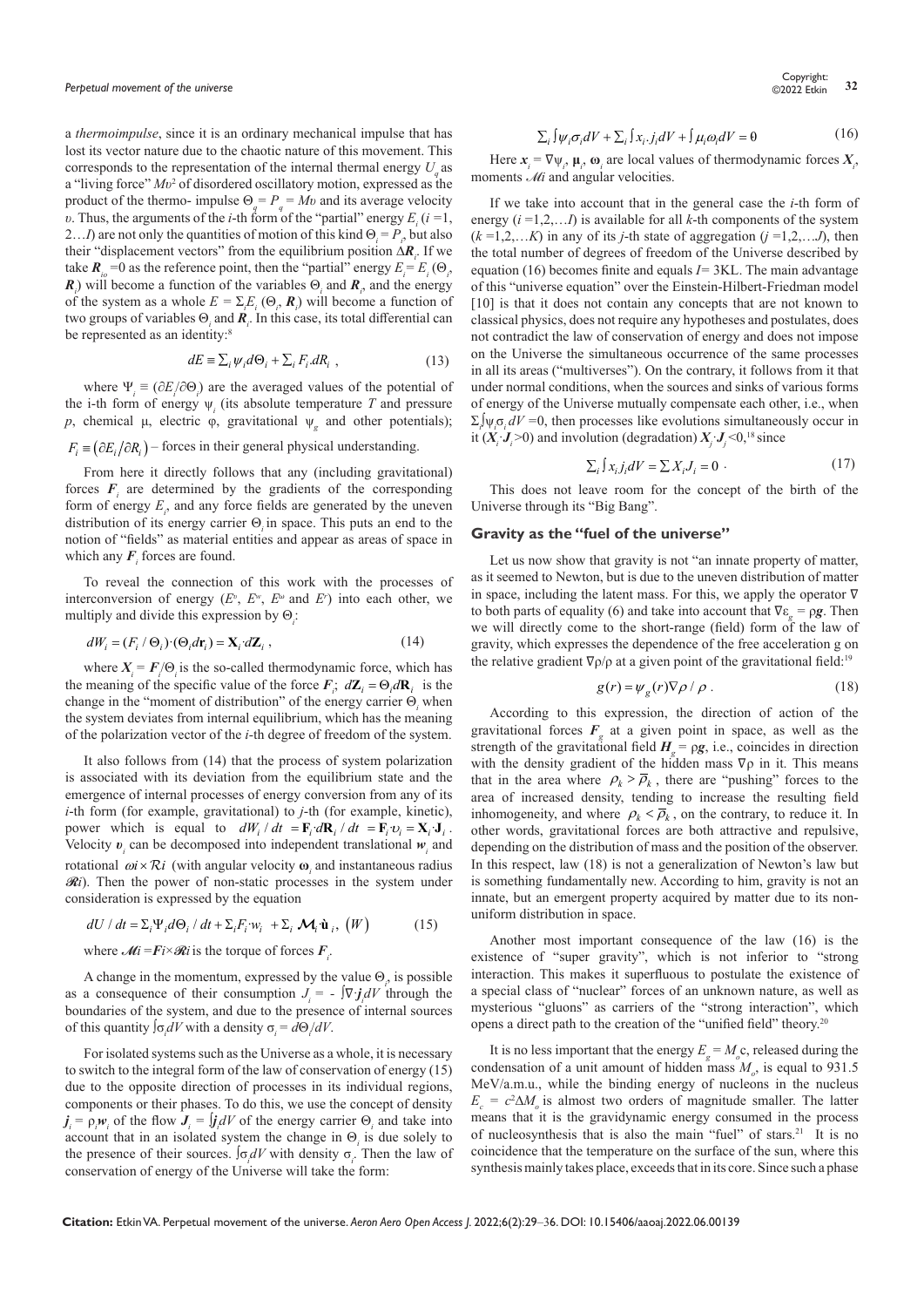transition is accompanied by a decrease in the gravitational potential from  $\psi_g = c^2$  to  $c^2/n_k^2$ , it occurs spontaneously and continuously in the Universe. Due to this, the process of latent mass condensation can serve as a tangible source of energy even when it proceeds extremely slowly. This is, apparently, the reason for the release of "excessive" power or heat in the so-called "super unit" energy converters (with an efficiency higher than unity), which are erroneously referred to as "perpetual motion machines of the 1st kind."22

# **Gravity as an engine of evolutionary processes**

The evolution of the material part of the Universe (appearance of new properties in matter, the synthesis of atoms and their compounds, the birth of small and large celestial bodies and the formation of galaxies) is impossible without performing some work  $W_i = \mathbf{F}_i \cdot d\mathbf{R}_i$  on the object, which is performed due to a decrease in the gravitational energy of the hidden mass. Consequently, the dialectic of the Universe assumes the existence of an antipode of matter in it, which changes its state in the opposite way in this process. Such an antipode, as shown above, is the field medium, currently called the "physical field".

Let us imagine that at some point of the field medium with a density  $\rho_o = \rho_o(r, t)$  at least a slight local mass compaction ( $\partial \rho_o / \partial t$ ) *r* >0). has spontaneously arisen. Then, in accordance with the law of gravity (16), an influx of the field medium from outside arises to this point. This compaction process continues as long as the sign of ∇ρ  $<$ 0 remains unchanged. When the density of the medium reaches the threshold of condensation, the process of "condensation" occurs in it, accompanied by the formation of condensed matter with certain boundaries and structure.

To reveal the specifics of the processes of structure formation, we use the mass conservation law  $\hat{I} = \int \rho dV = \overline{\rho}V = const$ . Dividing the volume V into two parts *V'* and *V"* with density respectively  $\rho' > \overline{\rho}$  and  $\rho'' < \overline{\rho}$ , based on the law of conservation of mass, we have:

$$
dM / dt = \int d(\rho' - \overline{\rho}) / dt) dV' + \int d(\rho'' - \overline{\rho}) / dt) dV'' = 0
$$
 (19)

In accordance with (19), the processes of compaction in one part of the Universe  $d(\rho - \overline{\rho})/dt > 0$  are inevitably accompanied by processes of decompression of others  $d(\rho - \overline{\rho})/dt < 0$  only visible matter, but also invisible (non-baryonic) matter. If  $V'' \approx V'$ , then on average  $|\rho - \overline{\rho}| \approx |\rho - \overline{\rho}|$ , i.e. as a result of such a redistribution, a sinusoidal wave is formed, shown in Figure 1. However, if  $|\rho'' - \overline{\rho}| \ll |\rho' - \overline{\rho}|$  (in hydrodynamics, this is called "shallow" depth"), a single spherically symmetrical, structurally stable wave of compaction ("elevation"), called a soliton (Figure 3). Running sea waves of this type are called tsunamis. Such an "elevation wave" is formed due to the "flow" of the medium from a region that is much larger than the wavelength. In an isotropic field medium, such a structure looks like a spherical compaction (the nucleus of the future

atom), which oscillates (pulsates) under conditions  $\rho - \bar{\rho} > 0$ , remaining structurally stable. With distance from the center of such a soliton, the value of ∇ρ/ρ and the amplitude of the waves decrease, so that their shape approaches harmonic. Such waves are located at a distance from the center of the nucleus, a multiple of the wavelength, and are similar to spherical electron clouds. This is precisely the model of the Schrödinger atom,<sup>23</sup> in which the number of such spherical shell waves increases with increasing mass of the nucleus. This model is supported by experiments that have shown that electrons in an atom behave as if they form elastic multilayer spherical shells around the nucleus.24 This allows revealing the physical nature of the concept of "electric charge" and for the first time defining it as a part of the mass

of an atom, located in these shells and emitting harmonic waves with a spectrum different from the background radiation of the field medium. Such a model ensures the constancy of the ratio of the mass of these shells to its "charge", and the appearance of closed waves running along the shell explains such a property as "spin".26 This (wave) concept of the structure of matter was most briefly expressed by Jeans, who stated that "in the world there are waves and only waves: closed waves, which we call matter, and open waves, which we call radiation or light."25



**Figure 3** Standing soliton.

## **Testable theory predictions**

The energodynamic theory of gravity is based on firmly established theoretical positions and is free from any hypotheses and postulates. Therefore, it is not surprising that she finds confirmation in many of her predictions.

# **Non-Newtonian character of the rotational curves of galaxies**

One of these predictions concerns the nature of the rotation curves (Figure 4), which, according to Newtonian mechanics of solids, should have the form of a dotted curve A. However, observations of numerous rotating galaxies have shown that the actual nature of the rotation curves is closer to the red curve B. The reasons for this discrepancy are not difficult find, if we take into account in the law of gravity (18), the spatial inhomogeneity of the distribution of matter in spiral galaxies. In this case, the equality of the forces of gravity  $g = \psi_g \nabla \rho / \rho = c_g^2 \nabla \rho / \rho$  and the forces of centrifugal acceleration  $\mathbf{g}_{\mu} = v^2/r$  leads to the relationship:



#### **Figure 4** Rotation curves of galaxies.

According to this expression, the rotation speed of the peripheral layers of galaxies *υ/с* can remain constant if the relative density gradient of matter in them  $\nabla \rho / \rho$  decreases towards the periphery in inverse proportion to its radius.

#### **Wave formation in outer space**

According to the energy-dynamic theory of gravity, ordinary acoustic (longitudinal) waves inevitably arise in a space with an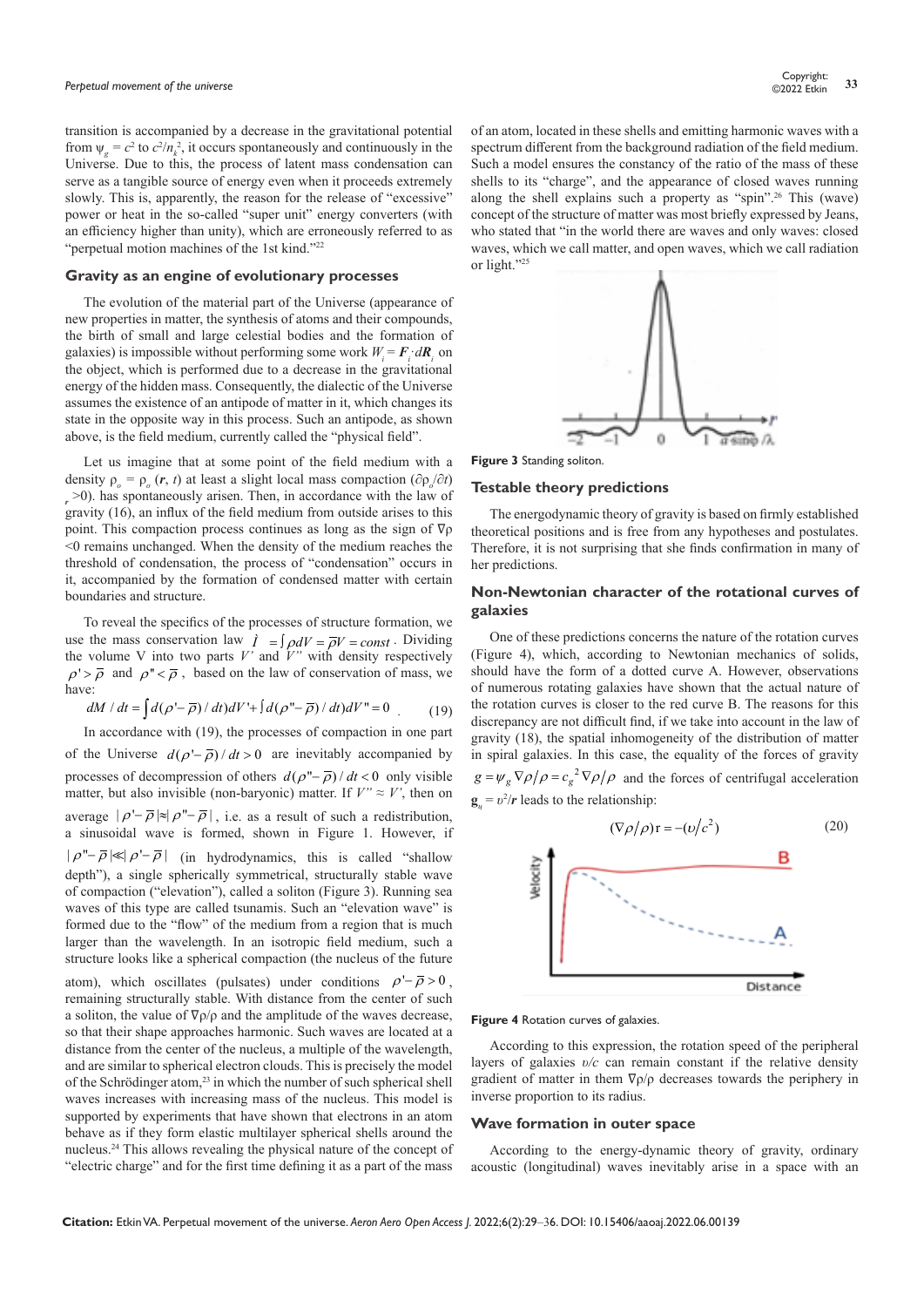inhomogeneous density. The largest waves of this kind arise during collisions of galaxies and are detected at distances of more than 250 million light years. By the enhanced glow in the area of the shock wave front (Figure 5). Apparently, they were discovered by the LIGO collaboration, since the principle of operation of their interferometer was based precisely on the short-term approach of freely suspended reflectors removed at a considerable distance (i.e., designed for long wavelengths). In any case, the connection of these waves with distortions of the space-time metric does not follow explicitly from the known equations of the Universe.



**Figure 5** Shock waves from galaxy mergers.

## **The existence of "gravitational repulsion"**

In regions of the Universe with a low density of the latent mass (from ~10<sup>-27</sup> to ~10<sup>-34</sup> g cm<sup>-3</sup>)  $\rho < \overline{\rho}$ , and it is clearly not enough for the condensation process to occur. In this case, according to Figure 6, gravitational forces act in the direction of "smoothing" the wave, i.e., increasing its length λ. This means that the region of low density tends to expand, causing the peripheral regions of galaxies and metagalaxies to move away from each other. Since the "redshift" prevails in this case, this removal is perceived as the "expansion of the Universe". In fact, the volume of the Universe as a whole is infinite, and it has no boundaries. Only the boundaries of galaxies and metagalaxies are removed as they become denser, although their centers remain motionless. The latter is due to the fact that  $\nabla \rho = 0$  in them, and there are no repulsive forces in them. As galaxies compact and  $\nabla \rho$  grows, this phenomenon intensifies, which is perceived as an "accelerated expansion" of the Universe. This removal of boundaries leads to the formation of "voids" between galaxies - cosmic voids of huge dimensions (over a billion light years), free from celestial bodies. One of the largest of them - the Bootes Void - is shown in the NASA photograph (Figure 3).



**Figure 6** Void of Bootes.

# **The existence of gravitational equilibrium**

Astronomers often observe cases when stars, which, due to Newton's law of gravity, should have been grouped in the center of the galaxy, on the contrary, are located at a considerable distance from it and form ring structures, as shown in Figure 7. It looks as if there are gravitational "repulsive" forces between them. However,

such structures turn out to be very stable and show no tendency either to move away or to approach each other. The solution follows from the existence of a stable gravitational equilibrium corresponding to the condition  $\nabla \rho = 0$ . Such conditions are typical for wave structures in the region of increased density ( $\rho \geq \overline{\mathbf{n}}$ ), when gravitational forces are aimed at reducing the wavelength and increasing its amplitude (Figure 1). In this case, gravitational forces are absent in the antinode of the compression wave, which determines the stable location of star clusters at distances that are multiples of the wavelength. This also implies the difference in the sign of ∇ρ on both sides of the antinode, i.e., the existence of "gravitational funnels" that delimit the areas of attraction of "field-forming" bodies.



**Figure 7** Concentric arrangement of star clusters.

## **The flow of matter from one galaxy to another**

 Astronomers are well aware of the phenomenon of matter flowing from star to star or from one galaxy to another. It was called "drag and drop frames". This phenomenon is especially clearly observed in "close systems of binary stars or galaxies" (Figure 8). This figure clearly shows the peculiarity of this process, which consists in the invariance of the position of the centers of star clusters, while the peripheral layers move with acceleration. This is explained by the fact that  $\nabla \rho = 0$  at the cluster centers, while it is violated for the peripheral layers. As a result, one star or galaxy, as it were, "undresses" another. At the same time, it is not necessarily the smallest of the galaxies that "undresses": everything depends on the spontaneously arising matter density gradient in a particular region of space, as follows from the bipolar law of gravity (18). This is clearly seen from Figure 8, where the sleeve of a large galaxy, accelerating as it approaches the small galaxy, gradually thins and heats up. Such threads permeate the entire visible part of the Universe, which was the reason to call them "the web of the Universe." Its presence indicates the prevalence in space of the phenomenon of the flow of matter from one star or galaxy to another.



**Figure 8** The flow of matter from a large galaxy to a small one.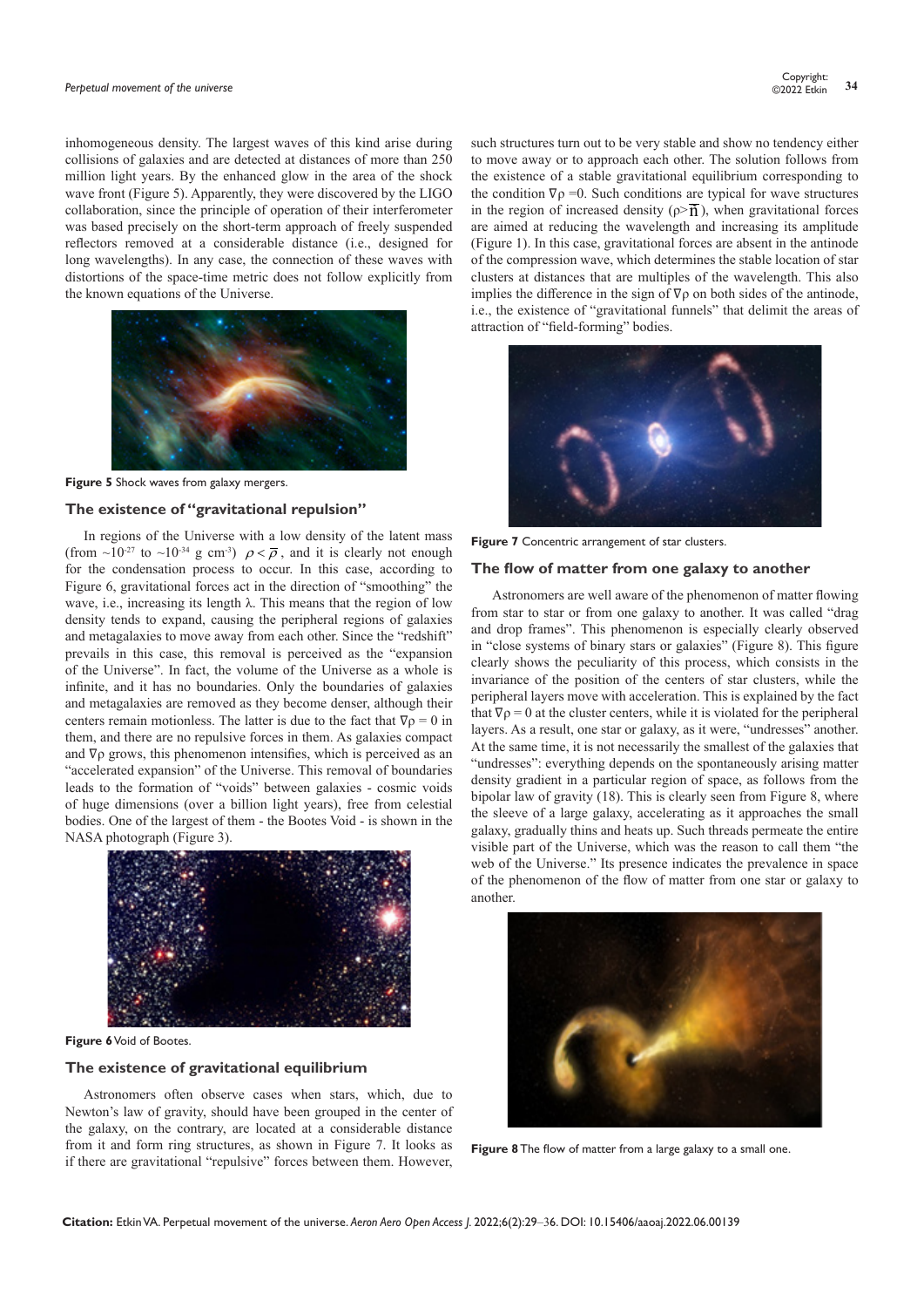## **"Black holes" as "factories of stars"**

Nobel Prize Winner 2018 R. Penrose explained the occurrence of black holes by gravitational collapse, i.e., catastrophically rapid compression of massive stars under the action of gravitational forces after the depletion of their thermonuclear fuel supply. In contrast, the energy-dynamic theory of gravity claims that the star did not have any initial "reserves" of thermonuclear fuel. On the contrary, these reserves were created gradually due to the condensation of the latent mass, accompanied by the absorption of its energy  $(\sim 935 \text{ MeV})$ a.m.u.), nucleosynthesis, and subsequent complication of chemical elements. Further, black holes, by definition, have such a powerful gravitation that even light cannot escape it. According to the bipolar law of gravity (18), this state is reached gradually as the latent mass becomes denser. Therefore, it is more natural to assume that black holes are the product of evolution, and not "collapse", and are formed from "voids" as the density increases to a state sufficient to "hold the light." But even then, the stellar matter "sucked in" into the black hole does not disappear but increases in concentration until it starts to escape from the black hole in the form of "jets" from their center, where the relative density gradient  $\nabla \rho / \rho$  and the gravitational force are minimal (Figure 9) When these processes intensify, black holes turn into zones of increased luminosity, observed as a bright spot in the center of the galaxy. Thus, black holes are not "gravediggers" but "factories" of stars.



**Figure 9** Jets emitted by spiral galaxies.

All this testifies to the ability of the energy-dynamic theory of gravity to explain the observed phenomena, and not to pile up paralogisms and mysteries of the world around us.

Thus, the proposed approach to building a model of the evolution of the Universe "from scratch" allows us to give a consistent explanation of various phenomena occurring in the Universe, including the ordered arrangement of galaxies and the nature of rotational curves, to explain the causes of cosmological singularities and periodic "big bangs", to propose a field form the law of gravity and the soliton-like model of the atom, to substantiate the wave concept of the universe, to outline a direct path to the creation of a unified field theory, and ultimately to eliminate the negative attitude towards the "perpetual motion" of the Universe and the attempts of engineers to recreate it in technic.

# **Conclusion**

The proposed consideration of the processes in the Universe "from scratch" allows us to give a strict logical and mathematical justification for its non-equilibrium (spatial heterogeneity) and the validity of the principle of the opposite direction of non-equilibrium processes, which results in the presence in it of two interconvertible phases of matter, which it is appropriate to call it structured and unstructured matter ("baryonic" and "non-baryonic") or "substance" and "hidden to the masses".

Consistent application of the principle of opposite direction makes it possible to prove in a logical-mathematical way not only the principle of proportionality of the mass and energy of the hidden mass, but also to obtain on its basis a number of consequences of paramount importance regarding the incompressibility of field media; the inevitable occurrence of density fluctuations (gravitational waves) in them; fundamental unity of "man-made" and "non-man-made" energy converters; non-negativity of potential energy; indistinguishability of "attraction" and "push"; the existence of "gravidynamic" energy; "strong gravity"; superluminal speeds; field form of the law of gravity; gravitational equilibrium and the possibility of the functioning of the Universe, bypassing the state of equilibrium.

In the same way, one can come to the conclusion that the main form of energy in the Universe is gravitational energy, which includes gravistatic and gravidynamic components. The latter arises due to the instability of the inhomogeneous state, which leads to the involvement of a part of the hidden mass in the oscillatory motion. This part of the energy can be easily converted into any other form, due to which the work "against equilibrium" is performed in the process of turning the hidden mass into matter and its further structuring.

The "fuel" for stars as miraculous converters of the energy of the hidden mass into matter and radiation is an unobservable etherlike (non-material) component of the cosmic environment, which, according to modern data, makes up at least 95% of the mass of the entire Universe and is called "hidden mass", "physical vacuum", "dark matter", "dark energy", etc. This medium lowers its potential in the process of its transformation into matter from  $\psi_g = c^2$  to  $\psi_k$  $= c^2/n_k^2$ , which makes the transformation of energy in the Universe spontaneous and subject to the usual laws of thermodynamics.

The "mechanism" of this transformation is similar to condensation and consists in the formation of soliton-like wave structures in the hidden mass, including the nuclei and shells of atoms, with their subsequent association into molecules, gases, liquid and solid substances, dust-gas clouds, small and large celestial bodies, stars, galaxies and their clusters. Their spontaneous occurrence in various regions of the Universe leads to a further increase in the inhomogeneity of the matter field and the formation of stars with thermonuclear reactions occurring in them, which ends with their "explosion" when the internal pressure exceeds the forces of compression and to the subsequent "rupture" with the return of matter to its original state.

Such an approach does not go beyond the scope of classical physics and at the same time opens a direct path to the creation of a unified field theory, allowing you to propose a wave concept of the universe, give a consistent explanation of the origin of various forces and their fields, a soliton-like model of the atom, the equation of the Universe, the field form of the law of gravity, justify the ordered arrangement of galaxies and the nature of rotational curves, explain the causes of cosmological singularities and periodic "big bangs", and ultimately - to substantiate the idea of the Universe as an "eternal" energy converter that does not contradict the laws of thermodynamics. al devices.

# **Acknowledgments**

# None.

# **Conflicts of interest**

Author declares that there is no conflict of interest.